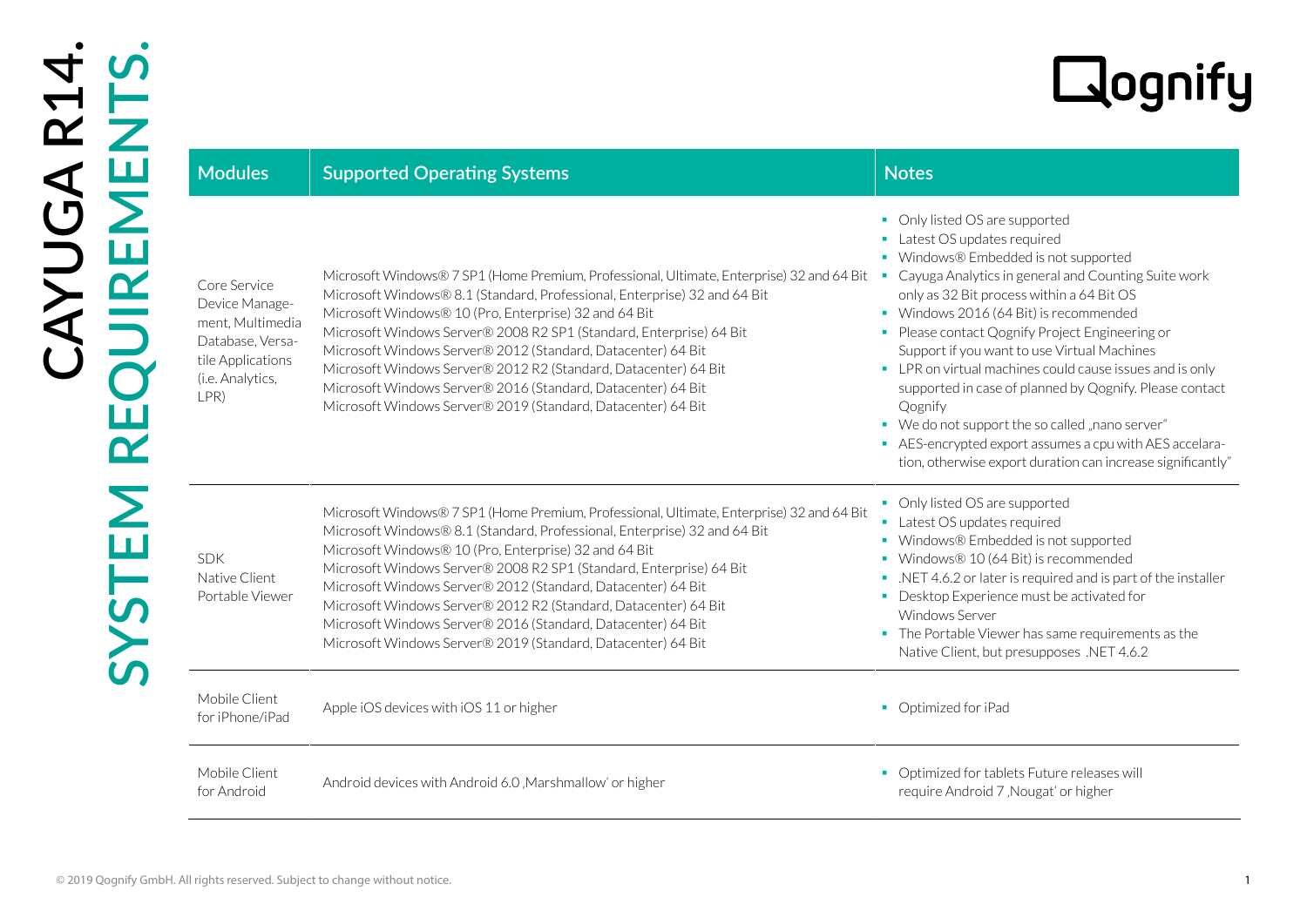# R14.<br>NTS.

| <b>Modules</b>         | <b>Supported Operating Systems</b>                                                                                                                                                                                                                                                                                                        | <b>Notes</b>                                                                                                                                                                             |
|------------------------|-------------------------------------------------------------------------------------------------------------------------------------------------------------------------------------------------------------------------------------------------------------------------------------------------------------------------------------------|------------------------------------------------------------------------------------------------------------------------------------------------------------------------------------------|
| Webclient              | Google Chrome >= 72<br>Mozilla Firefox >= 65<br>Microsoft Internet Explorer >= 11<br>Microsoft Edge, Apple Safari, Opera                                                                                                                                                                                                                  | • Google Chrome recommended                                                                                                                                                              |
| <b>BVI</b> Server      | Microsoft Windows® 7 SP1 (Home Premium, Professional, Ultimate, Enterprise) 64 Bit<br>Microsoft Windows Server® 2008 R2 SP1 (Standard, Enterprise) 64 Bit<br>Microsoft Windows® 10 (Enterprise) 64 Bit<br>Microsoft Windows Server® 2012 R2 (Standard, Datacenter) 64 Bit<br>Microsoft Windows Server® 2016 (Standard, Datacenter) 64 Bit | • Only listed OS are supported<br>• Windows® Embedded is not supported<br>• Windows 2016 (64 Bit) is recommended<br>• We do not support the so called "nano server"                      |
| <b>BVI Client</b>      | Microsoft Windows® 7 SP1 (Home Premium, Professional, Ultimate, Enterprise) 64 Bit<br>Microsoft Windows Server® 2008 R2 SP1 (Standard, Enterprise) 64 Bit<br>Microsoft Windows® 10 (Enterprise) 64 Bit<br>Microsoft Windows Server® 2012 R2 (Standard, Datacenter) 64 Bit<br>Microsoft Windows Server® 2016 (Standard, Datacenter) 64 Bit | • Only listed OS are supported<br>• Windows® Embedded is not supported<br>• Windows® 10 Version (64 Bit) is recommended<br>. NET 4.6.2 or later is required and is part of the installer |
| <b>BVI Web Service</b> | Google Chrome >= 72<br>Mozilla Firefox >= 65<br>Microsoft Internet Explorer >= 11<br>Microsoft Edge, Apple Safari, Opera                                                                                                                                                                                                                  | · Google Chrome recommended                                                                                                                                                              |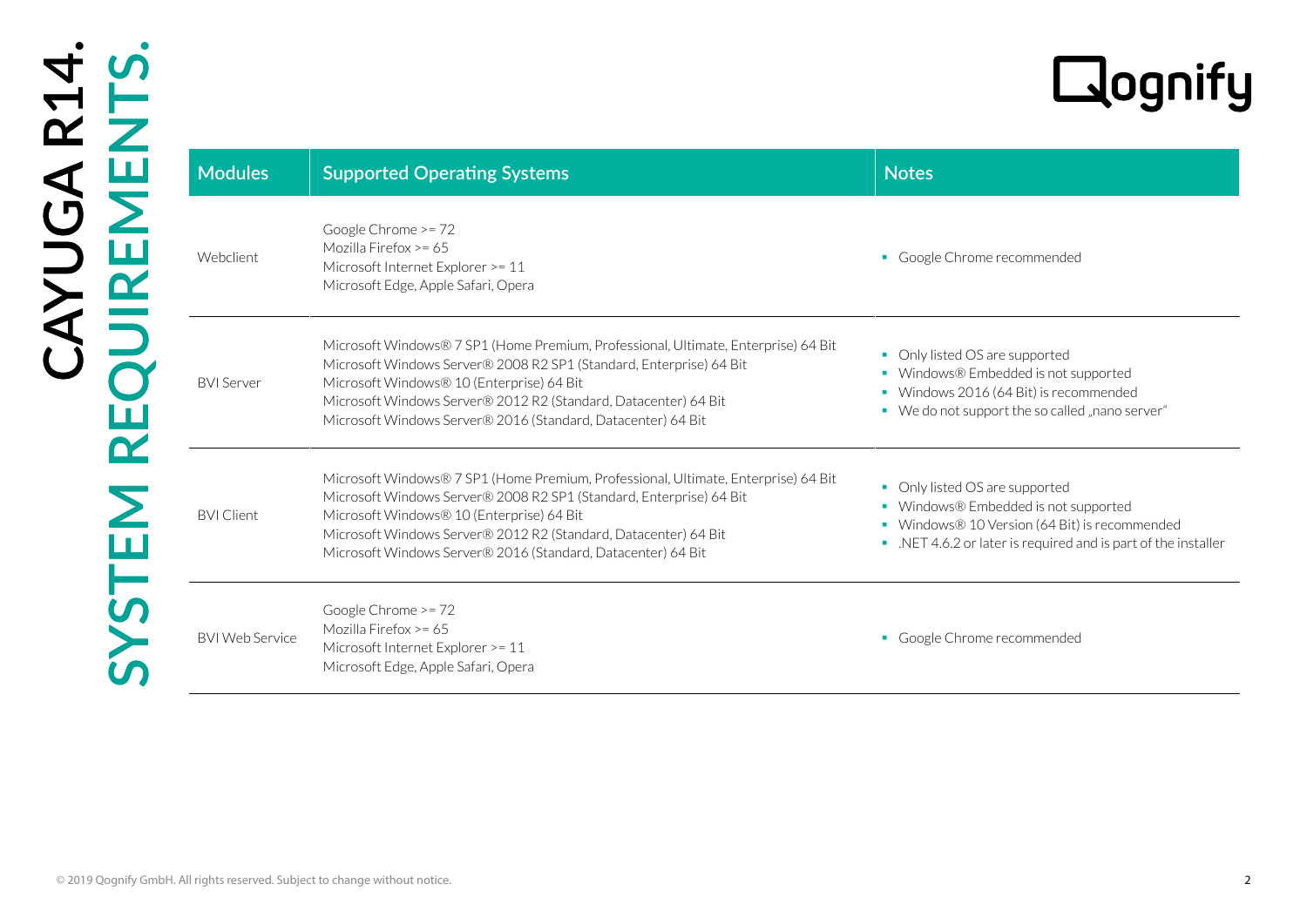| Type of installation                                                                           | <b>Hardware requirement</b>                                                                                                                                                                                                                                                                                                                                                                                                                                                                                                                                                                                                           | <b>Notes</b> |
|------------------------------------------------------------------------------------------------|---------------------------------------------------------------------------------------------------------------------------------------------------------------------------------------------------------------------------------------------------------------------------------------------------------------------------------------------------------------------------------------------------------------------------------------------------------------------------------------------------------------------------------------------------------------------------------------------------------------------------------------|--------------|
| Core Service<br>running as Master<br>connected to<br>Core Service Slaves (CSS)                 | Recommended for <50 Core Service Slaves:<br>CPU: Intel Core i3-8350K @ 4.00GHz or Intel Xeon E3-1230 v6 @ 3.50GHz<br><b>RAM: 16 GB</b><br>Recommended for <200 Core Service Slaves:<br>CPU: Intel Core i5-8600K @ 3.60GHz or Intel Xeon E3-1275 v6 @ 3.80GHz<br>RAM: 24 GB<br>Recommended for >200 Core Service Slaves:<br>CPU: Intel Core i7-8700K @ 3.70GHz or Intel Xeon E-2186G @ 3.80GHz<br>RAM: 32 GB<br>HDD: 500 GB free disk space @ 7200 RPM or SSD<br>Network: Ethernet with 1000 MBit/s<br>Minimum:<br>CPU: Intel Core i5-7400 @ 3.00GHz<br>RAM: 8 GB<br>HDD: 100 GB free disk space<br>Network: Ethernet with 1000 MBit/s |              |
| Core Service<br>running as Master<br>without<br>Core Service Slaves (CSS)<br>or running as CSS | Recommended:<br>CPU: Intel Core i5-8600K @ 3.60GHz or Intel Xeon E3-1275 v6 @ 3.80GHz<br><b>RAM: 16 GB</b><br>HDD: 500 GB free disk space @ 7200 RPM or SSD<br>Network: Ethernet with 1000 MBit/s<br>Minimum:<br>CPU: Intel Pentium G4560@3.50GHz<br>RAM: 4 GB<br>HDD: 100 GB free disk space<br>Network: Ethernet with 1000 MBit/s                                                                                                                                                                                                                                                                                                   |              |

# **Recommended:**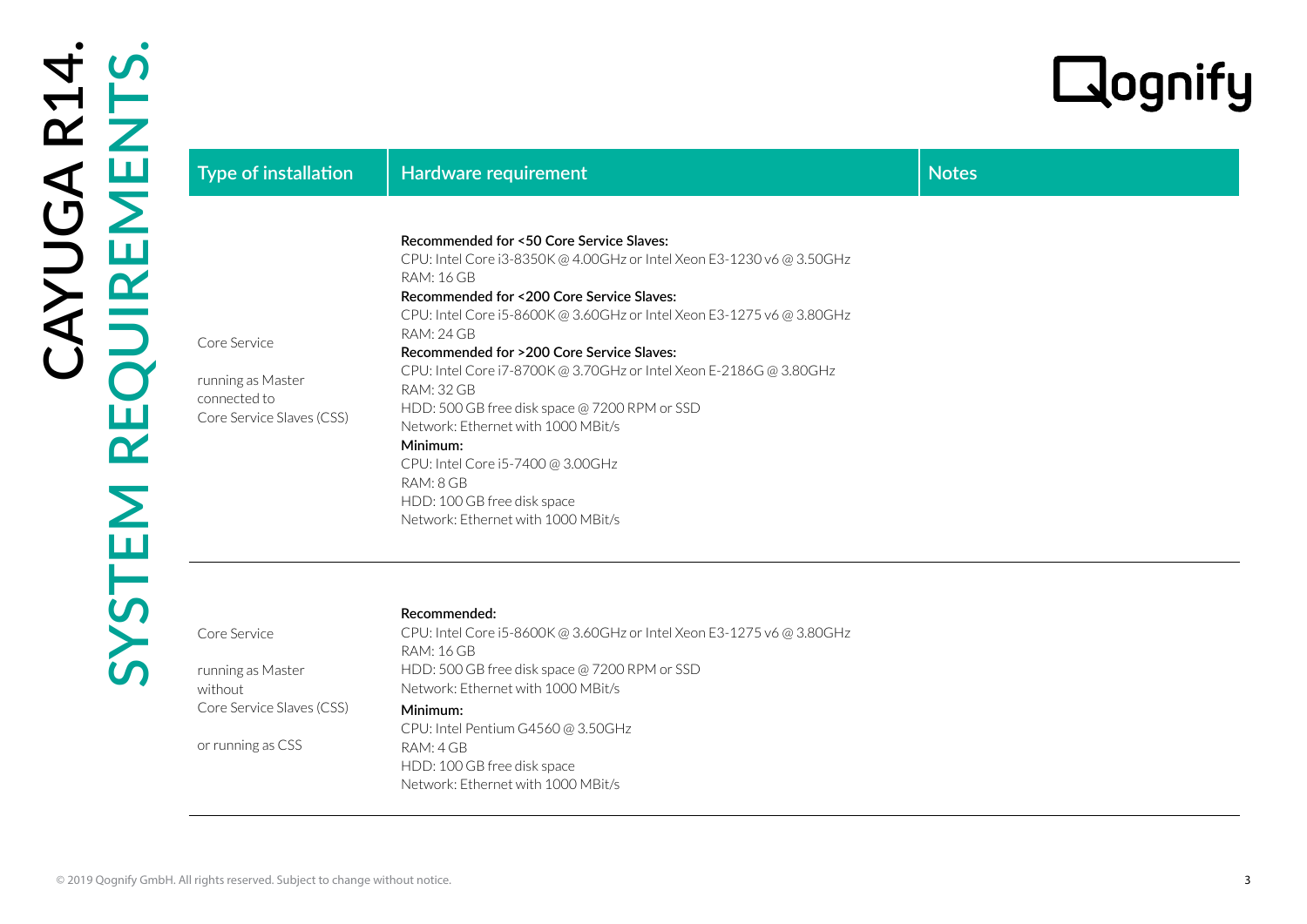| <b>Type of installation</b>                     | Hardware requirement                                                                                                                                                                                                                                                                                                                                                                                                                                   | <b>Notes</b>                                                                             |
|-------------------------------------------------|--------------------------------------------------------------------------------------------------------------------------------------------------------------------------------------------------------------------------------------------------------------------------------------------------------------------------------------------------------------------------------------------------------------------------------------------------------|------------------------------------------------------------------------------------------|
| Core Service<br>Device Management (DM)          | Recommended:<br>CPU: Intel Core i5-8600K @ 3.60GHz or Intel Xeon E3-1275 v6 @ 3.80GHz<br>RAM: 16 GB (video throughput < 20 MByte/s), 24 GB (video throughput > 20 MByte/s)<br>HDD: 500 GB free disk space @ 7200 RPM or SSD<br>Network: Ethernet with 1000 MBit/s<br>Minimum:<br>CPU: Intel Pentium G4560 @ 3.50GHz<br>RAM: 4 GB (+ 2 GB if server-side Motion Detection is used)<br>HDD: 100 GB free disk space<br>Network: Ethernet with 1000 MBit/s |                                                                                          |
| Device Management (DM)                          | Recommended:<br>CPU: Intel Core i5-8600K @ 3.60GHz or Intel Xeon E3-1275 v6 @ 3.80GHz<br>RAM: 16 GB (video throughput < 40 MByte/s), 24 GB (video throughput > 40 MByte/s)<br>HDD: 500 GB free disk space @ 7200 RPM or SSD<br>Network: Ethernet with 1000 MBit/s<br>Minimum:<br>CPU: Intel Pentium G4560@3.50GHz<br>RAM: 4 GB (+ 2 GB if server-side Motion Detection is used)<br>HDD: 100 GB free disk space<br>Network: Ethernet with 1000 MBit/s   |                                                                                          |
| Versatile Applications<br>(i.e. Analytics, LPR) | See Device Management<br>Server-side Motion Detection: Max. 10 channels per CPU core                                                                                                                                                                                                                                                                                                                                                                   | Please contact Qognify Project Engineering or<br>Support to get a precise recommendation |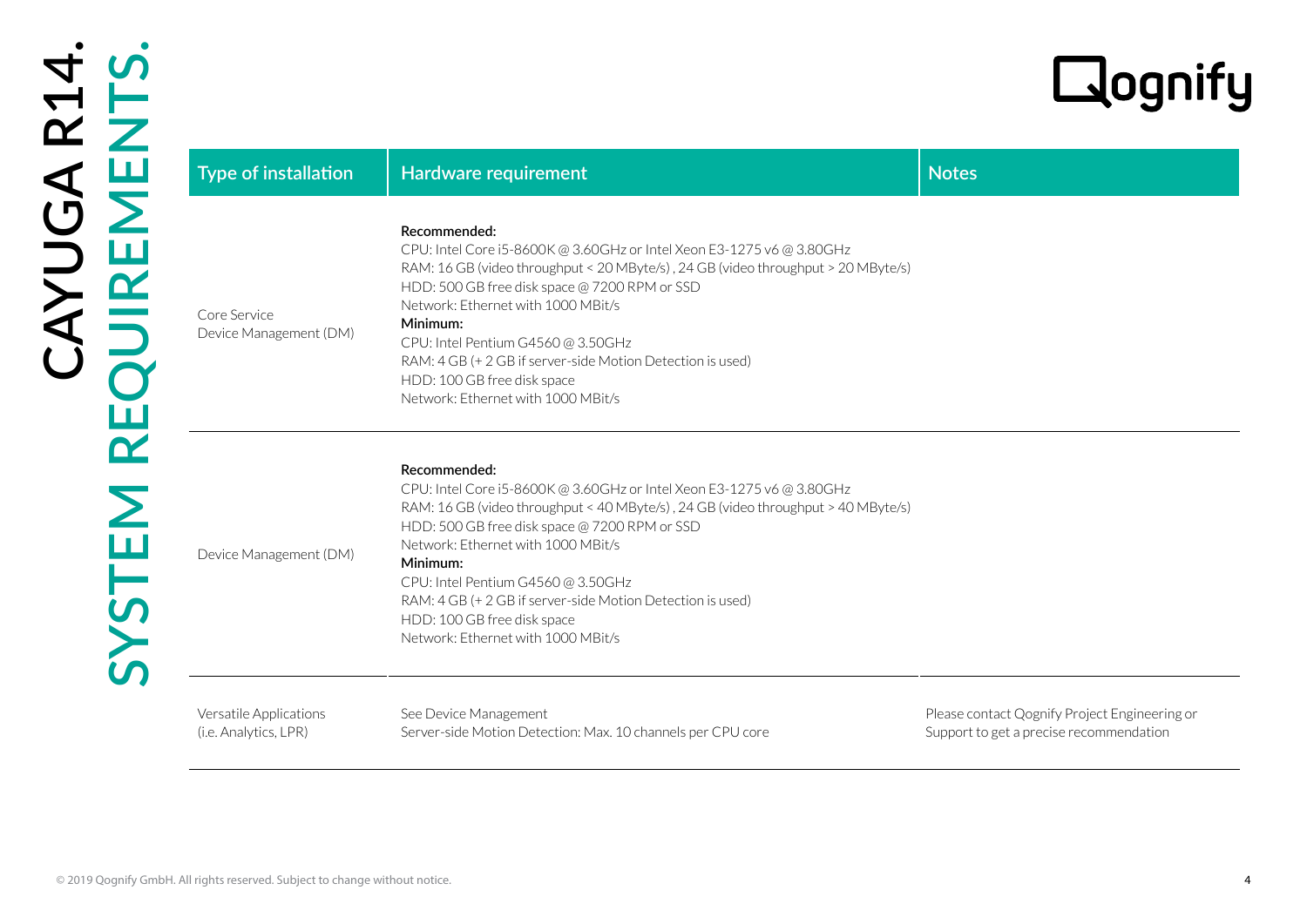| Type of installation | Hardware requirement                                                                                                                                                                                                                                                                                                                                                                                                                                                                                                                                                                                                                                                                                                                                                                                | <b>Notes</b>                                                                                                                                                                                                                                                                                                                                                                                                                                                                                                                                                                                 |
|----------------------|-----------------------------------------------------------------------------------------------------------------------------------------------------------------------------------------------------------------------------------------------------------------------------------------------------------------------------------------------------------------------------------------------------------------------------------------------------------------------------------------------------------------------------------------------------------------------------------------------------------------------------------------------------------------------------------------------------------------------------------------------------------------------------------------------------|----------------------------------------------------------------------------------------------------------------------------------------------------------------------------------------------------------------------------------------------------------------------------------------------------------------------------------------------------------------------------------------------------------------------------------------------------------------------------------------------------------------------------------------------------------------------------------------------|
| Native Client / SDK  | Recommended:<br>CPU: Intel Core i5-8600K @ 3.60GHz or Intel Xeon E3-1275 v6 @ 3.80GHz<br><b>RAM: 16 GB</b><br>HDD: 50 GB free disk space @ 7200 RPM or SSD<br>Network: Ethernet with 1000 MBit/s<br>Graphics Adapter: At least 4GB GDDR5 RAM, memory bandwidth at least 100 GB/sec.<br>Minimum:<br>CPU: Intel Pentium G4560 @ 3.50GHz<br>RAM: 4 GB<br>HDD: 10 GB free disk space<br>Network: Ethernet with 100 MBit/s or faster<br>Dedicated Graphics Adapter without Shared Memory, 16 Mio. colors, supporting<br>DirectX 9.0 or higher, Memory Bandwidth >= 100 GB/s, Memory Size >= 2 GB<br>Recommended display resolution:<br>1920 x 1080 or higher<br>Minimum display resolution:<br>1280 x 768 (with text size 100%)<br>1600 x 960 (with text size 125%)<br>1920 x 1152 (with text size 150%) | • Deviation from the recommendation can cause<br>stumbling rendering and other negative side<br>effects<br>onboard graphic is not supported<br>$\mathcal{L}_{\mathcal{A}}$<br>• We recommend not to use more than one<br>Graphics Adapter<br>• Please use always the latest graphics adapter-<br>drivers<br>• Qognify recommends not to use Nvidia NVS,<br>Mobile or Matrox graphic cards (Performance<br>too low)<br>• For further Graphics Cards information please<br>read https://downloads.seetec-video.com/filead-<br>min/01DL/doc/Qognify.Cayuga.graphics.cards.<br>suggestion-EN.pdf |
| <b>BVI Server</b>    | Minimum:<br>CPU: Intel Core i5-8600K @ 3.60GHz or Intel Xeon E3-1275 v6 @ 3.80GHz<br><b>RAM: 16 GB</b><br>HDD: 500 GB free disk space @ 7200 RPM or SSD<br>Network: Ethernet with 1000 MBit/s                                                                                                                                                                                                                                                                                                                                                                                                                                                                                                                                                                                                       | We recommend a dedicated SSD for BVI Server<br>with 100 GB free disk space                                                                                                                                                                                                                                                                                                                                                                                                                                                                                                                   |
| <b>BVI Client</b>    | See "Native Client", but at least 16 GB RAM mandatory                                                                                                                                                                                                                                                                                                                                                                                                                                                                                                                                                                                                                                                                                                                                               | See all notes for "Native Client"                                                                                                                                                                                                                                                                                                                                                                                                                                                                                                                                                            |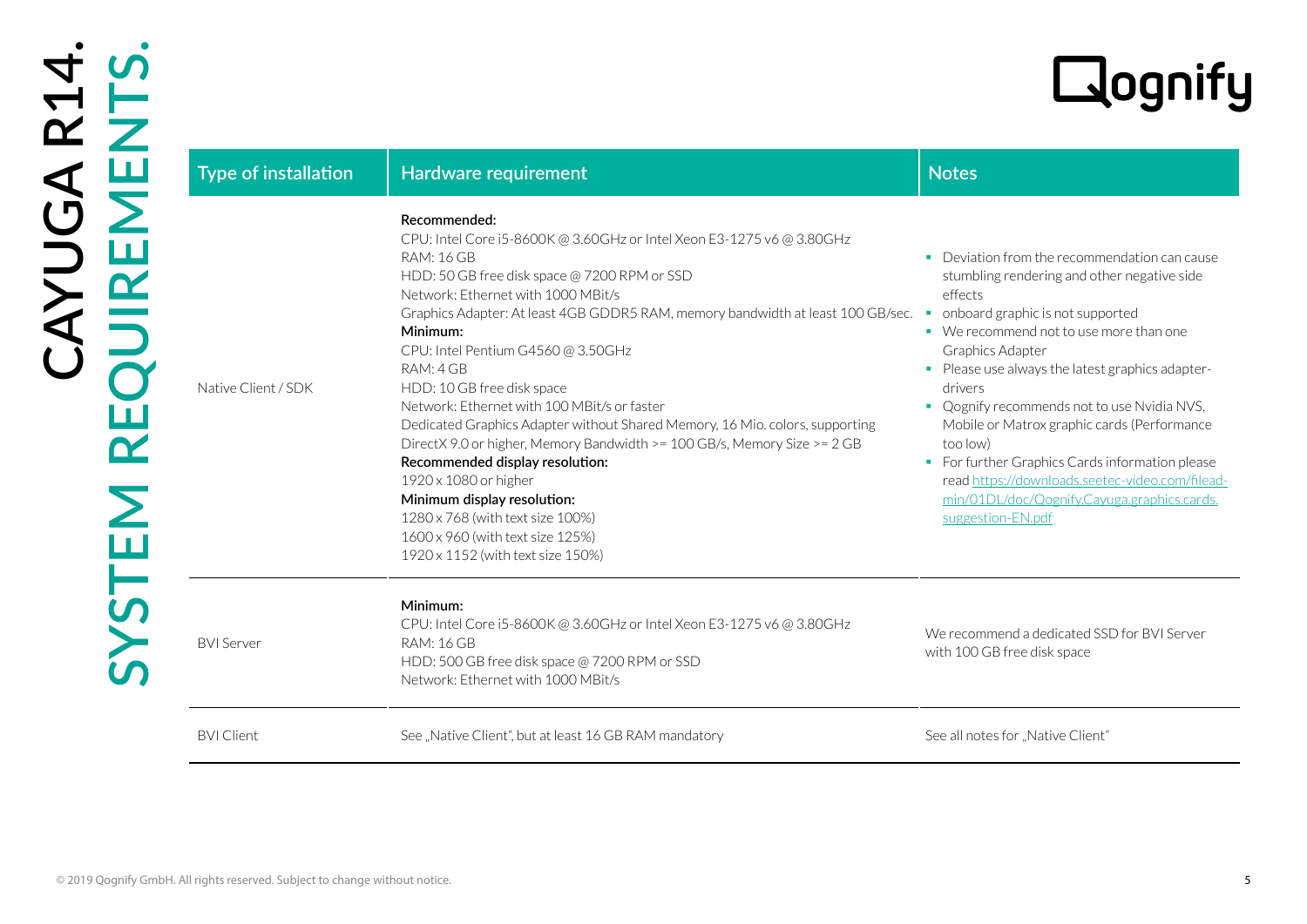| <b>General hints</b>      |                                                                                                                                                                                                                                                                                                                                                                                                                                                                                                                   |
|---------------------------|-------------------------------------------------------------------------------------------------------------------------------------------------------------------------------------------------------------------------------------------------------------------------------------------------------------------------------------------------------------------------------------------------------------------------------------------------------------------------------------------------------------------|
|                           | Please watch out for the latest updated System Requirements and Parameters on<br>https://www.seetec-video.com/fileadmin/user_upload/software/R14/System_Requirements_and_Parameter.pdf                                                                                                                                                                                                                                                                                                                            |
| Windows® Operating System | 64-Bit versions are recommended. Please install always the latest os updates.<br>Microsoft support for Windows® 7 and Windows® Server 2008 will end January 14, 2020. After that date, also Qognify products won't sup-<br>port these operating systems and Windows 8.1 any more.<br>Support for Windows 32 bit is deprecated and Cayuga R14 will be the last release supporting it.                                                                                                                              |
| Windows Clustering        | • Windows® Server 2008 (R2 SP1) supported<br>• Windows® Server 2012 (R2) not supported                                                                                                                                                                                                                                                                                                                                                                                                                            |
| Virtual environments      | • We recommend not to use clients in virtual environments, because the rendering performance is not satisfactory.<br>• We recommend dedicated network interfaces.<br>• Virtualization could need more cpu power than its physical counterpart.<br>• We recommend direct attached storage or iSCSI.<br>Because virtualization can in general decrease the performance, we recommend to test the planned server environment.<br>٠.<br>• Cayuga is compatible with Citrix XEN, VMware vSphere and Microsoft Hyper-V. |
| Thin Clients              | Thin Client environments are not supported.                                                                                                                                                                                                                                                                                                                                                                                                                                                                       |
| CPU recommendations       | Video processing demands much cpu power. We recommend always to use the latest, most powerful cpu models.<br>You can find a comparison at https://www.cpubenchmark.net/high_end_cpus.html.<br>In general, we recommend single socket server with up to 10 physical cores.                                                                                                                                                                                                                                         |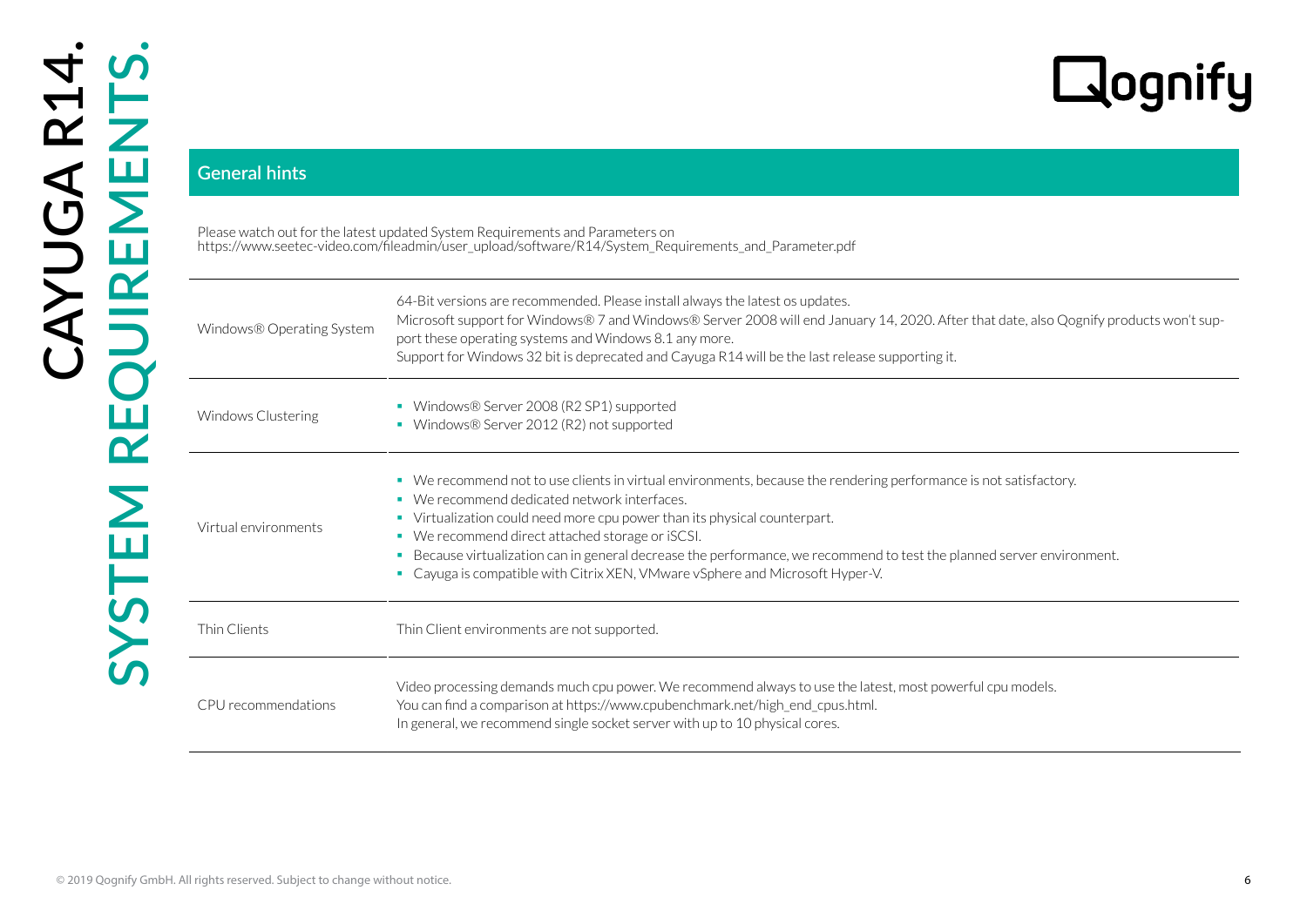|                      | Lognify                                                                                                                                                                                                                                                                                                                                                                                        |
|----------------------|------------------------------------------------------------------------------------------------------------------------------------------------------------------------------------------------------------------------------------------------------------------------------------------------------------------------------------------------------------------------------------------------|
| <b>General hints</b> |                                                                                                                                                                                                                                                                                                                                                                                                |
|                      | Please note: Web guard and Internet Security features must not be installed on Cayuga systems!                                                                                                                                                                                                                                                                                                 |
|                      | To run Cayuga software properly, it is important that you exclude specific locations, processes and certain network traffic. Without configuring<br>these exceptions, virus scanning could use a high amount of system resources. Additionally the scanning process could temporarily lock files,<br>which could lead to a disruption in the recording process or even to database corruption. |
|                      | Do not perform a real time and system scan of Cayuga directories containing recording databases (by default C:\Program Files\Qognify, as<br>well as all folders under that location). Avoid also to perform a real time and system scan on archive storage directories.                                                                                                                        |
| Virus scanning       | Create the following additional exclusions:<br>- C:\Program Files\Qognify and all subdirectories.<br>- Path to Multimedia Database Zone(s)                                                                                                                                                                                                                                                     |
|                      | Exclude real time network scanning on TCP ports: Please refer to "Cayuga R14 Used Ports" document:<br>https://downloads.seetec-video.com/fileadmin/01DL/6.14.1/documentation/Cayuga R14 Used Ports.pdf                                                                                                                                                                                         |
|                      | Exclude network scanning of the following processes:                                                                                                                                                                                                                                                                                                                                           |
|                      | All processes starting with VMS_* (e.g. VMS_Client.exe)                                                                                                                                                                                                                                                                                                                                        |
|                      | Multiple ports on the server computer must be available by default to allow the Cayuga software to function correctly in a network environ-<br>ment with a firewall.                                                                                                                                                                                                                           |
| Firewalls            | Please refer to "Cayuga R14 Used Ports" document:<br>https://downloads.seetec-video.com/fileadmin/01DL/6.14.1/documentation/Cayuga R14 Used Ports.pdf                                                                                                                                                                                                                                          |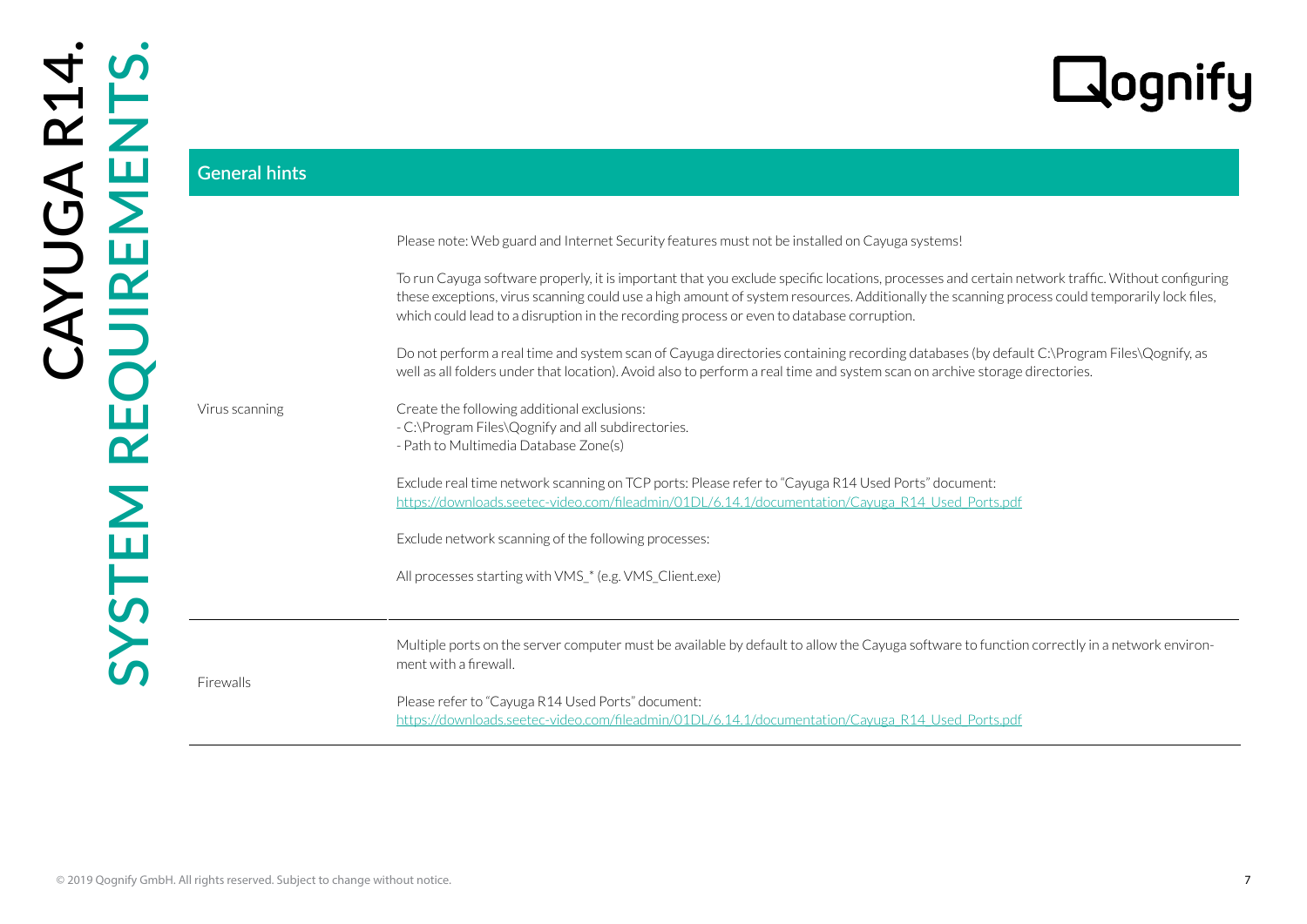| <b>General hints</b>                        |                                                                                                                                                                                                                                                                                                                                                                                                                                               |
|---------------------------------------------|-----------------------------------------------------------------------------------------------------------------------------------------------------------------------------------------------------------------------------------------------------------------------------------------------------------------------------------------------------------------------------------------------------------------------------------------------|
| Network layout                              | According to the amount of cameras in your system and the resulting used network bandwidth you should consider to use multiple<br>separate networks for the cameras, the clients and the storage to prevent an overload on your network. This depends on the bandwidth.<br>Since the Cayuga/BVI Client does not need a direct connection to the cameras, the only module which needs access to both networks is<br>the Cayuga Device Manager. |
| Teaming / Bounding of<br>network interfaces | Please do not use these kind of functions!                                                                                                                                                                                                                                                                                                                                                                                                    |
| Multimedia Database<br>Filesystem           | We recommend NTFS for Microsoft Windows® with a cluster size of 64 KB and not to use Microsoft Windows® ReFS.                                                                                                                                                                                                                                                                                                                                 |
| Usage of cameras                            | Cameras should usually be referenced only once.<br>Configuring a camera multiple times per installation or in different installations will cause problems with several manufacturers.<br>Please contact Qognify Project Engineering for further information.                                                                                                                                                                                  |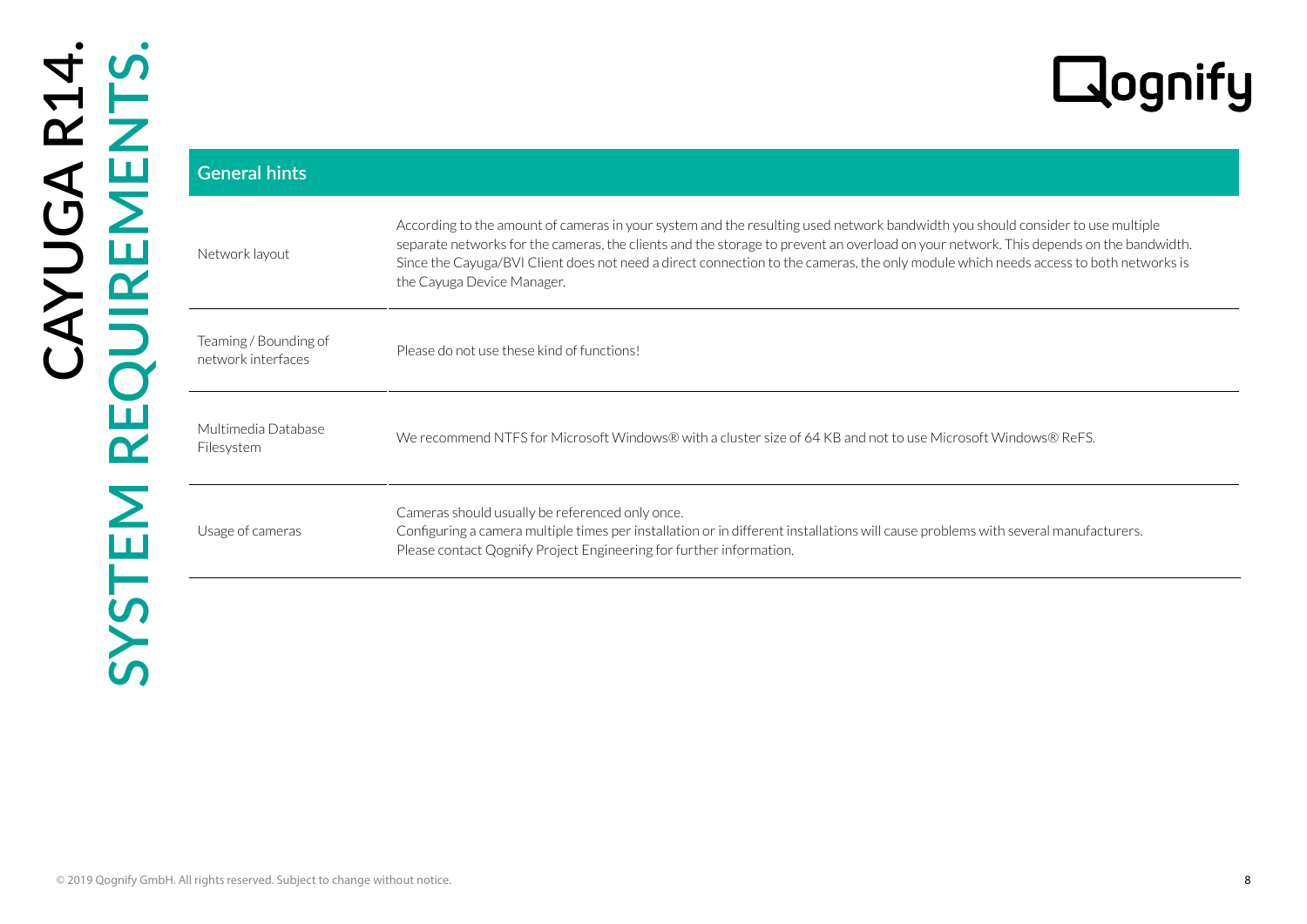|                                                                                                                                                                                                                                                                                                                  | <b>Lacqui</b>                                                                                             |
|------------------------------------------------------------------------------------------------------------------------------------------------------------------------------------------------------------------------------------------------------------------------------------------------------------------|-----------------------------------------------------------------------------------------------------------|
| <b>Description and Comments</b>                                                                                                                                                                                                                                                                                  | <b>Value</b>                                                                                              |
| Maximum number of video channels to be served by Cayuga within one installation.                                                                                                                                                                                                                                 | 5000<br>Contact Qognify Project Engineering for detailed project<br>planning in case you want to use more |
| Maximum number of video channels per Device Manager server. A reduction of the amount of video channels<br>might be advisable in dependence on the amount of video recordings to be stored.                                                                                                                      | 250<br>Contact Qognify Project Engineering for detailed project<br>planning in case you want to use more  |
| Maximum number of video channels per Device Manager server, if also video analytics will run on the same<br>server. The final amount of video channels will depend on the performance consumption of the applied analytics<br>software.                                                                          | $20 - 80$                                                                                                 |
| Maximum number of servers with installed service "Core Slave" being connected to the<br>one server running the service "Core Master".                                                                                                                                                                            | 250                                                                                                       |
| Maximum number of Device Manager servers running in a Cayuga system.                                                                                                                                                                                                                                             | 250                                                                                                       |
| Maximum number of AutoUpdaterClients in a Cayuga system.                                                                                                                                                                                                                                                         | 250                                                                                                       |
| Maximum time in minutes until all services are connected to the "Core Master" when the "Core Slave" has failed<br>(same time for switching back). A failover will happen when services cannot reach the "Core Slave" anymore<br>(e.g. if the "Core Slave" or parts of the network are unavailable).              | 2 minutes                                                                                                 |
| Maximum time in minutes until the secondary Device Manager has taken over control from the primary Device<br>Manager (same time for switching back). A failover will happen (if activated) when the primary Device Manager<br>is not accessible; the whole failover time span is determined to avoid flickering. | 2 minutes                                                                                                 |